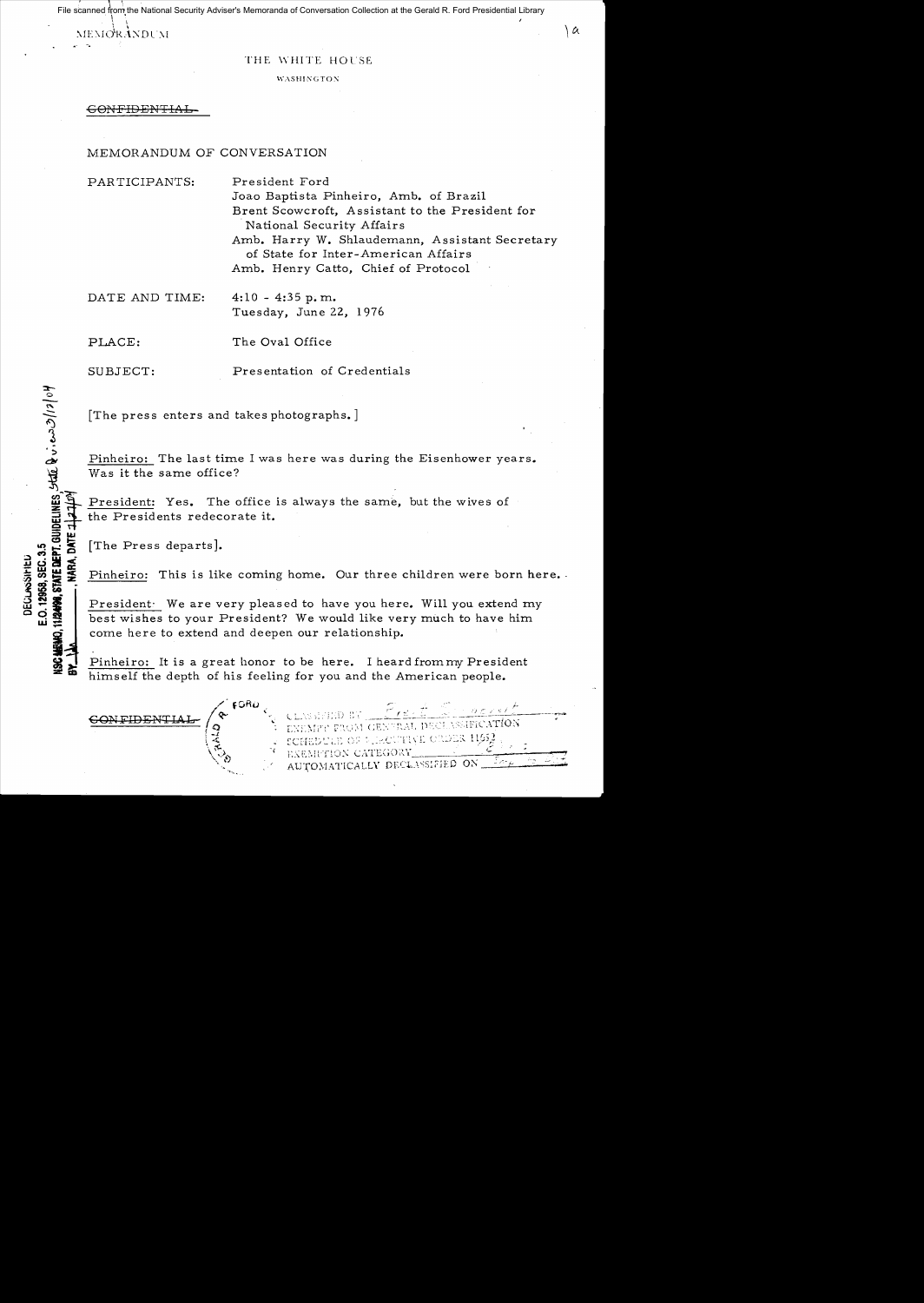Our relationship is taking a new turn because I think we have a specific responsibility for this portion of the world. Our relations have been strengthened by the visits of Secretary Kissinger and Secreta ry Simon.

President: Both Secretaries Kissinger and Simon gave me very encouraging reports on their visit.

I repeat that I would like very much to have your President here. I expect to be here four years but I hope not to wait that long to greet him.

Pinheiro: I will convey the invitation and I know he will be most pleased to come. May I extend my good wishes and hopes that you will indeed be successful this fall.

- 60NF±BEt',p:Pf~L , .

..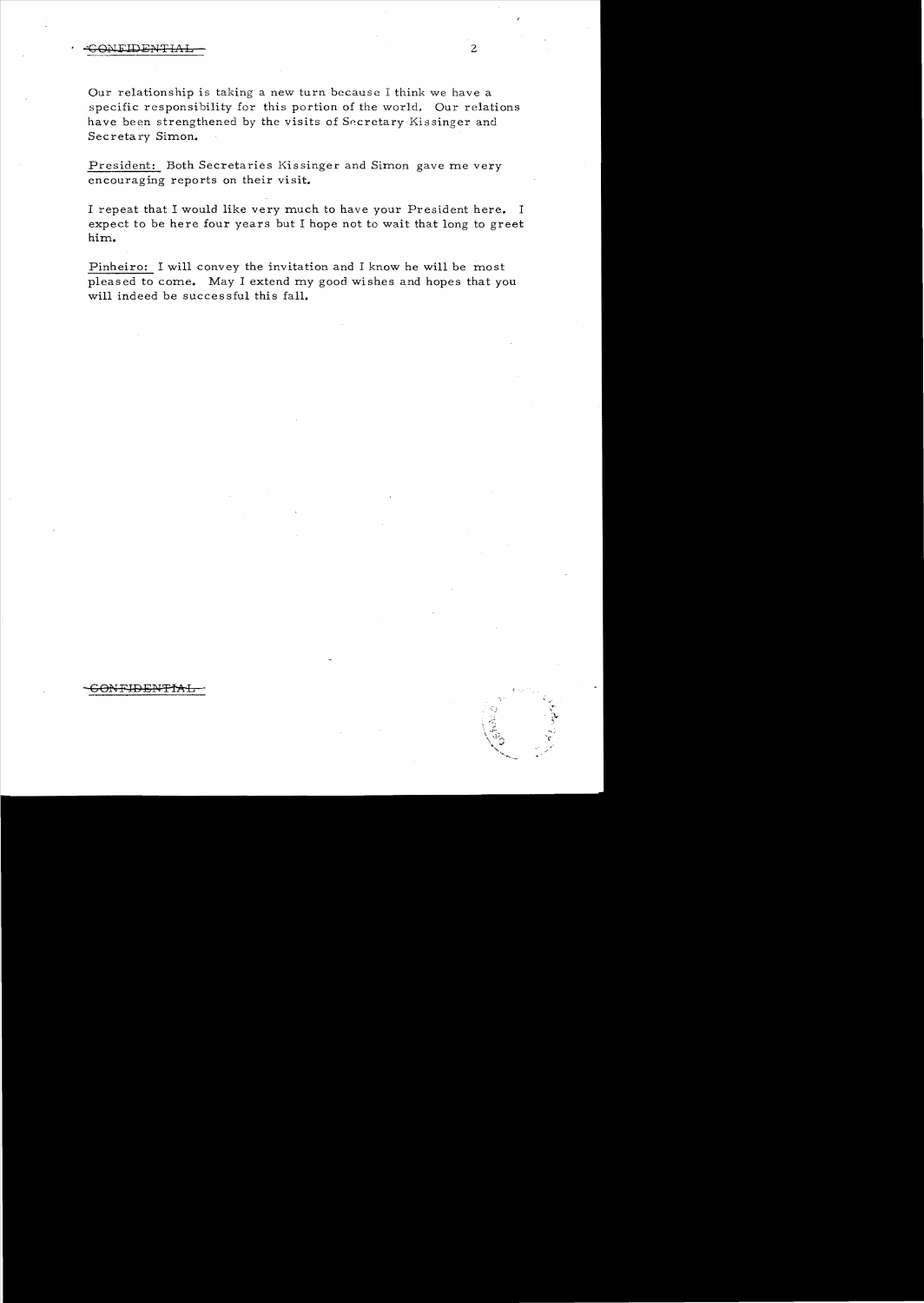# BRIEFING MEMORANDUM FOR THE PRESIDENT

Name of Ambassador - Joao Baptista PINHEIRO (Peen-YAY-roh)

Ιh

Appointed Ambassador of the Federative Republic of Brazil

Ambassador Pinheiro, age 62, holds a Brazilian law degree and a Masters in Economics from the University of California at Berkeley. His early diplomatic assignments included tours as Consul in San Francisco (1945 to 1949) and Second Secretary at the Brazilian Embassy in Washington (1949 to 1951). The Ambassador served as Director of the Brazilian Economic Development Bank from 1957 through 1961, and he has held previous ambassadorial appointments to Mexico, the Federal Republic of Germany and Argentina. His past associations with United States officials have been cordial and cooperative, and he has been characterized as very capable and completely honest. Ambassador Pinheiro is married and has a son and two daughters. He speaks good English.

#### Basic Facts About Brazil

Covering almost half of the South American continent, Brazil is the fifth largest country in the world, and ranks seventh in population. It is well endowed with mineral resources (except oil) and a people of great vitality. The military-backed governments which have ruled the country since 1964 have pursued the twin goals of internal security and accelerated economic development. They have imposed an authoritarian, sometimes repressive regime, and have adopted an economic model which combines pervasive state participation and control with incentives and guarantees to encourage both domestic and foreign private investment. These policies, combined with favorable conditions in the world economy, produced from 1968 through 1974 rapid industrialization and a significant increase in agricultural output,  $\frac{1}{2}$  with an average annual per capita growth rate of 10 percent. More recently, however, increasing petroleum import bills and the general world recession have brought serious balance of payments difficulties æ. and have dramatically cut the growth rate.

Bilateral Relations

 $str60$  cas  $3/12/54$ 

**IDELINES** 

**MI2498, STATE DEPT. GU** E.O. 12958, SEC. 3.5

DECISIONS

Relations between the United States and Brazil have traditionally been friendly. Today we are linked by significant trade and investment ties. In a period when some trade issues and increasing Brazilian identification with the "Third World" were creating some bilateral strains, the February 1976 visit of Secretary Kissinger to Brazil spurred

<del>OMLIDENTIAI</del>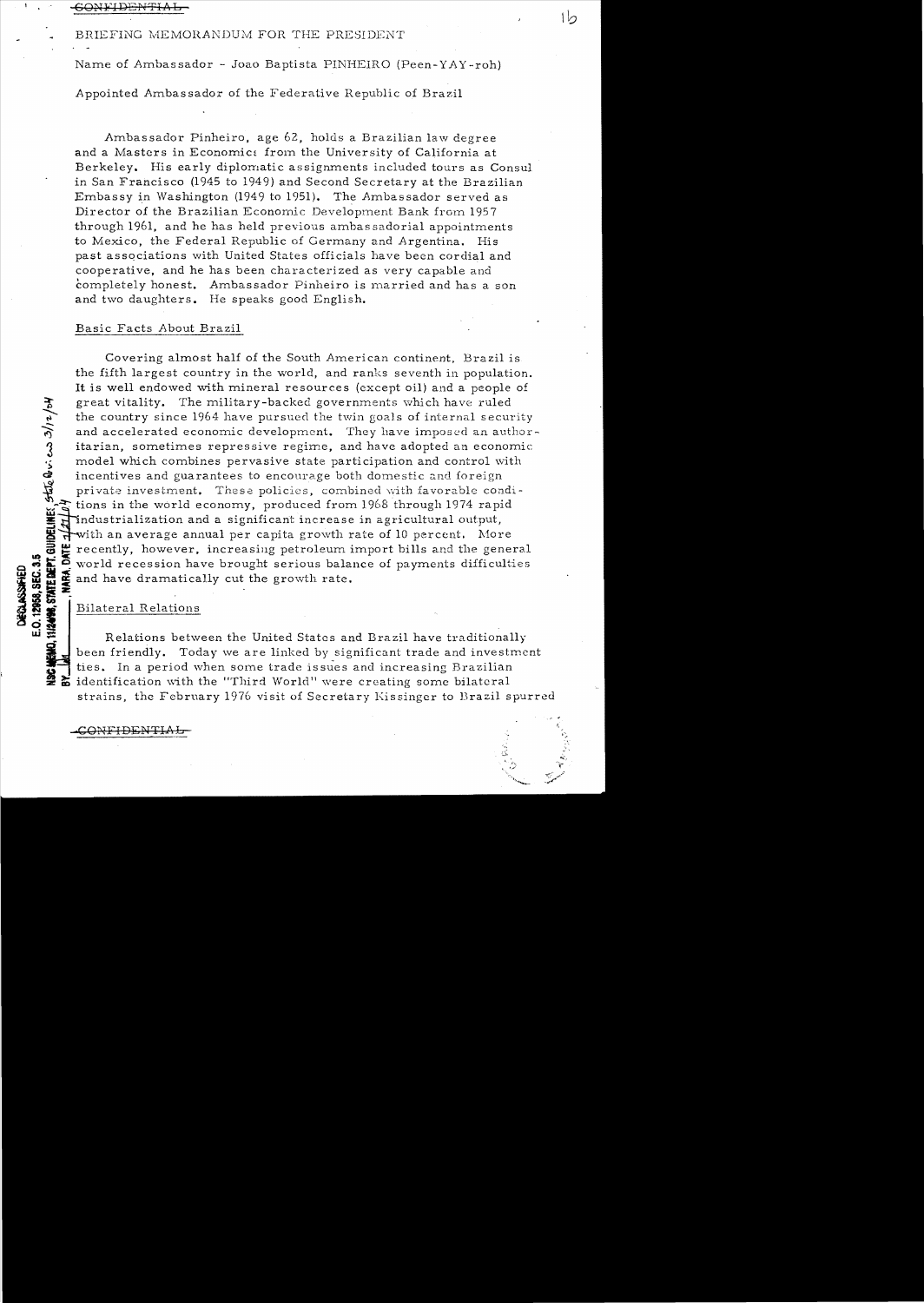intensified efforts on the part of both governments to construct a mature and cooperative relationship. The Secretary and the Brazilian Foreign Minister signed a memorandum of understanding for periodic consultation between the two countries. Secretary Simon had a very successful visit to Brazil just last month. While there will continue to be areas where our interests diverge, we are encouraged by recent accommodations on bilateral trade is sues and by indications Brazil may seek a somewhat closer collaboration with us in international forums such as the Law of the Sea Conference and the ClEC.

# Significant Programs or Is sues

Despite recent positive steps towards resolving immediate trade problems, bilateral trade -- with the balance so heavily in our favor -- will continue to be a troublesome area. Closer bilateral interaction will also be complicated by Brazil's poor performance in the field of human rights. On the positive side, we are establishing joint consultative groups to seek increased cooperation in general science and technology and in non-nuclear energy technology. We have also begun exploratory talks with Brazil on the possibilities for expansion of our existing bilateral nuclear cooperation agreement. The Ambassador may mention your outstanding invitation to President Geisel to visit the United States; the initiative on this rests with Brasilia.

# Talking Points

- -- I understand that in addition to your extensive diplomatic experience, you have a professional economic background and a firsthand knowledge of the United States. We look forward to maintaining the close and cooperative working relationship which we enjoyed with your distinguished predecessor. (Ambassador Castro died suddenly last December here in Washington. )
- As Secretary Kissinger underscored during his February trip, we recognize Brazil's growing international influence and attach great importance to sound and constructive ties between our two countries.
- -- Secretary Simon has reported to me his great satisfaction with his recent trip to Brazil and his consultations there. We are pleased with the recent progress our two governments have made in resolving trade problems, and we will continue to consult with Brazil on both bilateral and international economic matters.
- -- I look forward to meeting with your President at some appropriate. time.

<del>CONFIDENTIA</del>